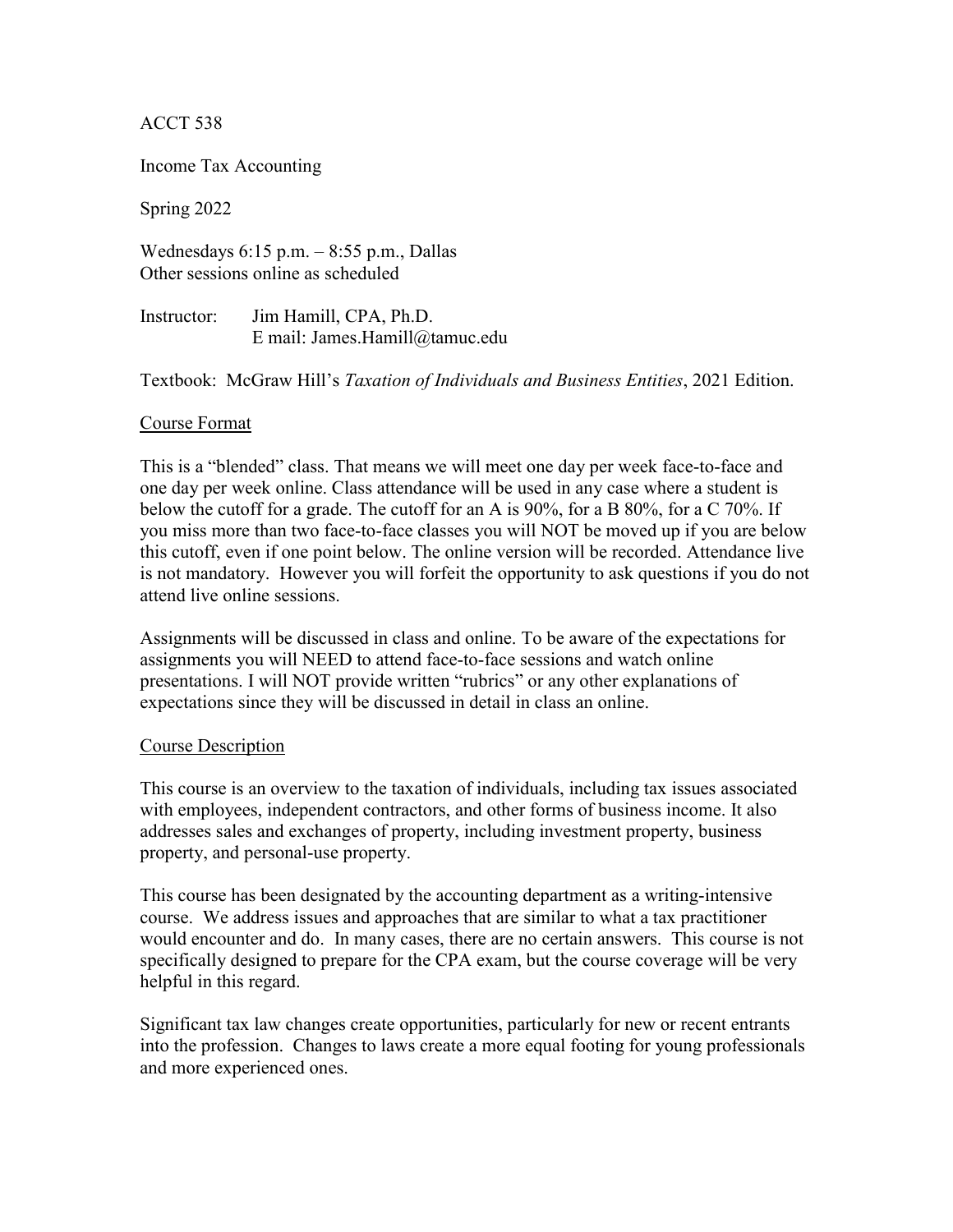## Grading

| $(8)$ assignments               | 200 points   | 80% of grade    |
|---------------------------------|--------------|-----------------|
| Short writing assignments $(2)$ | 50 points    | $20\%$ of grade |
| TOTAL                           | $250$ points |                 |

**All assignments will be in the content section of D2L. All submissions must be made in class or to the assignments folder. Either is acceptable. Both will allow me to know when you submitted the assignment.** 

**Assignments may be submitted early. This will allow you to submit everything in class if you choose. If you cannot complete an assignment before the class meeting the online submission option is still available.** If you are late I will subtract 2 points per day until I review the answer on a video or post a solution on D2L. Once I review the assignment or post a solution it is too late to submit an assignment.

The writing assignments must be turned in on time. **You must either submit a hard copy of the paper in class OR submit a hard copy to the assignments folder of D2L.** Failure to submit it on this date will result in a loss of possible points. If turned in one day late, the maximum point total drops to 22 (out of 25). If 2 days late 18 points maximum, 3 days late 13 points maximum. More than 3 days late, zero points.

There may be extra credit assignments throughout the semester. If so, each one will be worth 3 points. To receive any points for extra credit the assignment must be turned in on time ("time" will be announced when the assignment is given).

### Students with Disabilities and Title IX Compliance

If you have any disability that could affect your experience in this class, please let me know the first week of classes. I rely entirely on those specialists designated by the university to determine whether an accommodation is appropriate and, if so, what accommodation is appropriate.

In an effort to meet obligations under Title IX, faculty are considered "responsible employees" by the Department of Education. This requires that any report of gender discrimination which includes sexual harassment, sexual misconduct and sexual violence made to a faculty member must be reported to the Title IX Coordinator at the Office of Equal Opportunity.

### **CPA Exam Candidates - State of Texas**

Candidates who desire to sit for the CPA in Texas must meet the following educational criteria: 1) Have a bachelor's degree; 2) Completed 150 semester hours of courses; 3) Included in the 150 semester hours, 30 of upper level accounting courses. 24 hours of upper level business courses; 3-semester credit hours of approved ethics; 2-semester credit hours of approved communication and 2-semester credit hours of approved accounting research. For more information visit Exam/Qualification on the State Board's website: [http://www.tsbpa.state.tx.us/](https://outlook.tamuc.edu/owa/redir.aspx?C=aPc9gzp7gJgvHT4DL5dIKuKZhpipbeozyiDaFDNx_dvJ0Qn_KmXWCA..&URL=http%3a%2f%2fwww.tsbpa.state.tx.us%2f)